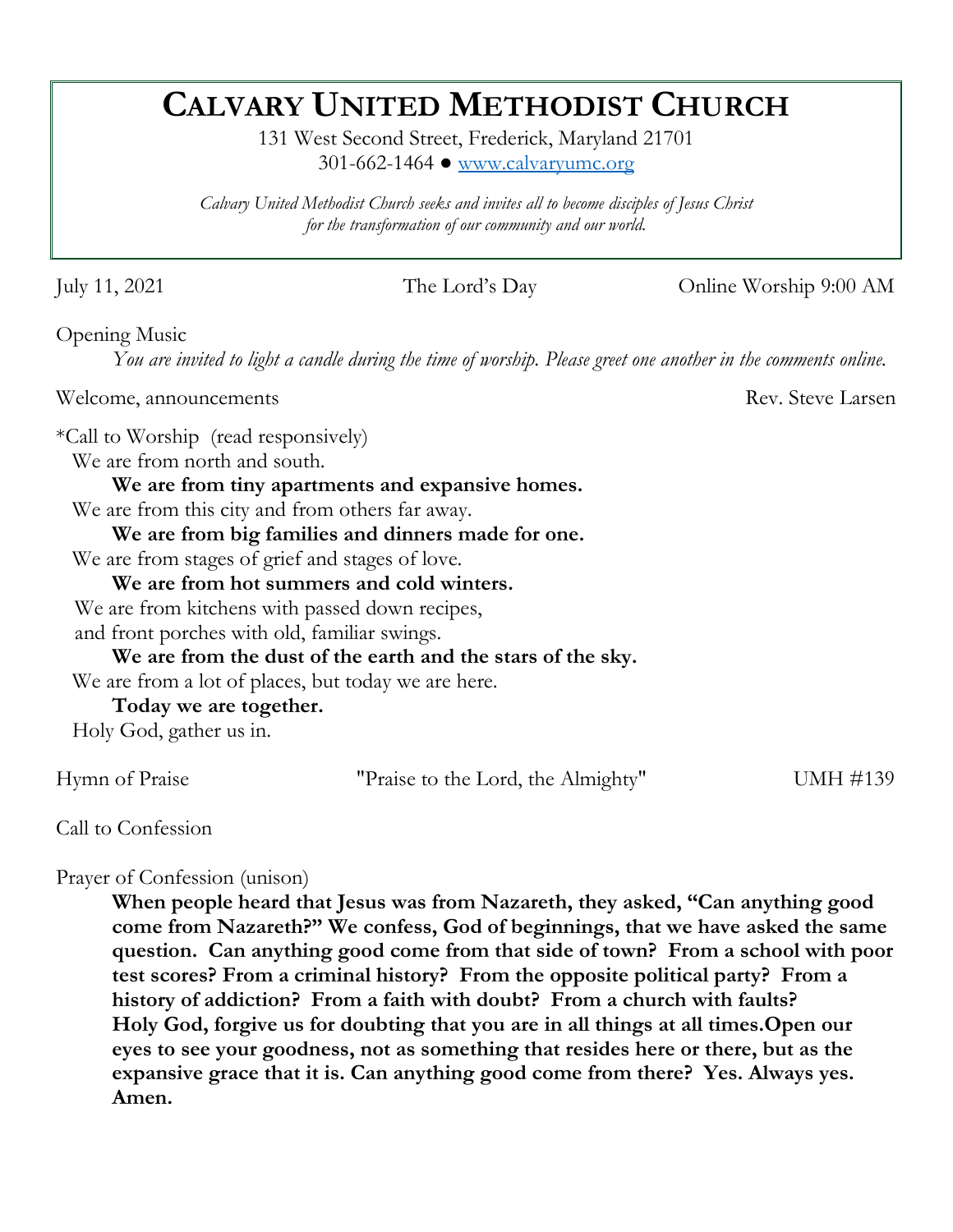Words of Forgiveness

Family of faith, if you ever ask yourself, "Can anything good come from this messy and human life of mine?" Remember this: God is always whispering, "Yes." You were created in the image of God. Your origin story is one of goodness and love from the very beginning. So hear and believe the good news of the gospel:

# **God is here. God is at work among us. We are forgiven. Thanks be to God for a love like that. Amen.**  First Lesson Genesis 2:4b-15 Humanity is formed from dust Beth Strakonsky Gospel Lesson John 1:35-51 Jesus calls the disciples Beth Strakonsky Response The word of God for the people of God. **THANKS BE TO GOD.** Time with the Children Sermon I've been meaning to ask.... Where are you from? Rev. Steve Larsen (part 1 of a new sermon series) Pastoral Prayer **Offering** *Although we are not able to put our contributions in the offering plate, there are other ways that we can give. Checks can be sent to the church office at 131 West 2nd St, Frederick, MD 21701. Online payments can be made easily and securely by going to the church website and clicking on the "Donate" button to find several options.*  Anthem Theme and Variations" Michel Legrand (The Hands of Time) Mark Runkels, oboist Doxology Prayer of Dedication Hymn  $\blacksquare$  Thave Decided to Follow Jesus" TFWS #212 Benediction Family of faith, as you leave this place, may God grant you the curiosity to counter assumptions, the vulnerability to befriend, the bravery to speak your truth, the wisdom to listen, the strength to ask for help, the resiliency to chose love, even when it's hard, and the awareness of the Holy Spirit always beside you. In the name of the Great Connector—Love itself go in peace. **Amen**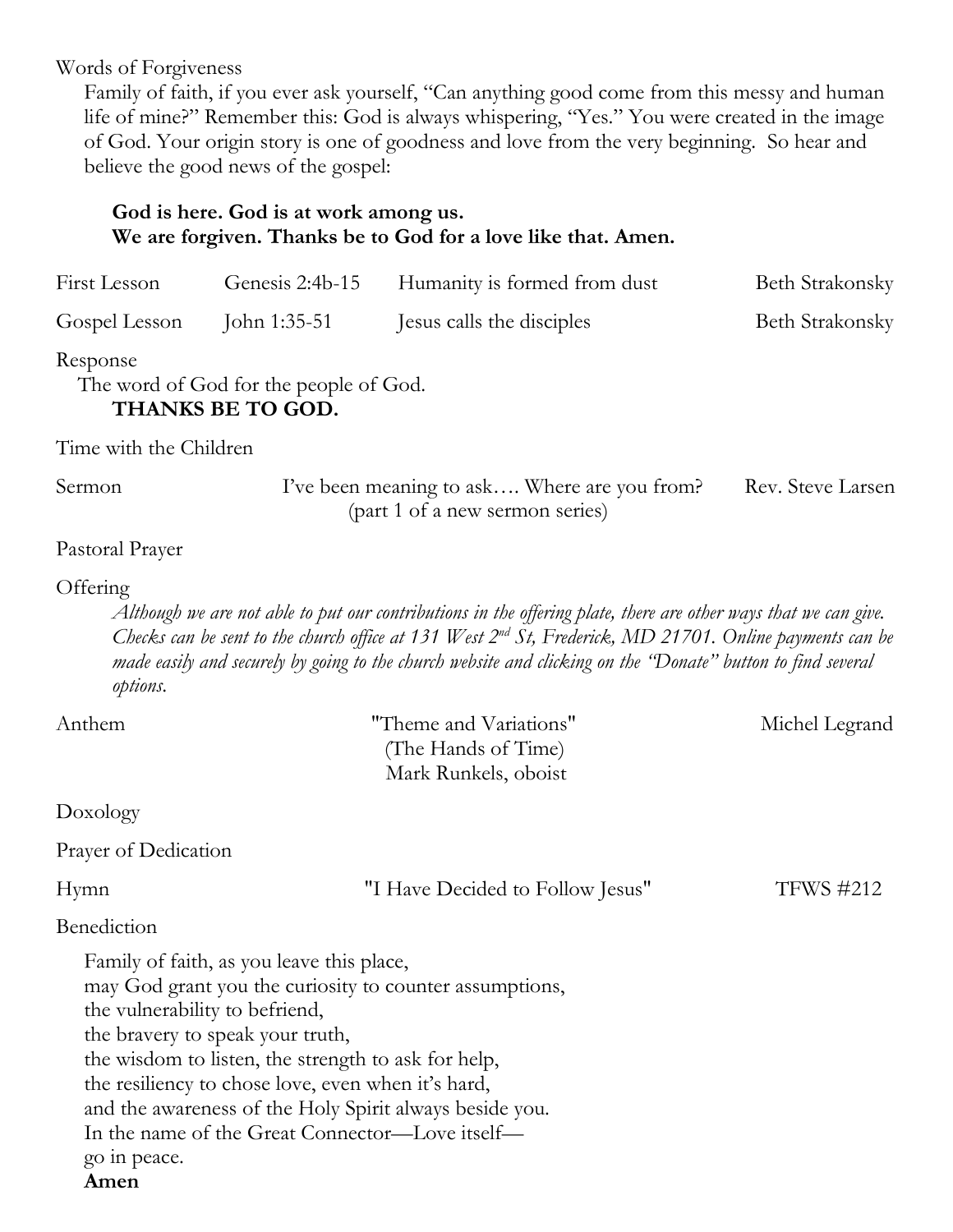#### Voluntary

 $\overline{\phantom{a}}$ 

We will continue to offer both an online and in person worship service each Sunday.

Our current covid-19 safety plan:

- 1. If you have symptoms associated with COVID-19 or have been in contact with someone who currently has an active COVID-19 infection, please stay home and participate online.
- 2. Persons who have been fully vaccinated **do not have to wear a mask** inside the building.
- 3. If you have not been fully vacinated, you may enter but you are **asked to wear a mask** while inside.
- 4. A section in the sanctuary is set aside to allow physical distancing for those who have not be fully vaccinated at this time or prefer to observe social distancing.
- 5. Everyone is asked to register their attendance with name and contact information.

#### **Update on Sunday Worship**

We are currently having about 100 people each week in the sanctuary at 10:00 A.M. for worship with the help of ushers, scripture readers, organist and special music. After the worship service, there is fellowship time with coffee and donuts in the Parish Hall (except for this Sunday, July 11)

#### Sermon Series: **I've been meaning to ask….**



Today we start a four-week sermon series created by A Sanctified Art focused on community and those things that link us together. Using four simple questions, we will consider those things that can foster relationships and the ways our experiences and dreams connect us. Next week: Where does it hurt? 1 Samuel 1:1-18 and Mark 5:21-43

#### **Special Memorial Service, Today, July 11 at 11:00 AM**

The United Methodist Women at Cavalry United Methodist Church will be providing a way to help people gather to remember, to celebrate and to grieve those who have died both within the church membership and in the extended family of loved ones. There will be a special memorial service to commemorate those who have died since March 2020 be on Sunday, July 11 at 11:00 AM after the usual morning worship service.

There will be music, scripture readings and prayers along with a brief sermon. We invite friends and family of the deceased to share a few words. Following the service, the We Care Committee will provide food and refreshments in the Parish Hall to allow for further conversation and fellowship.

**In need of a pastoral call**, a prayer, or just someone to talk to? Call one of your pastors! Rev. Steve Larsen at 301-848-8216 or Rev. Ken Humbert 410-507-7631.